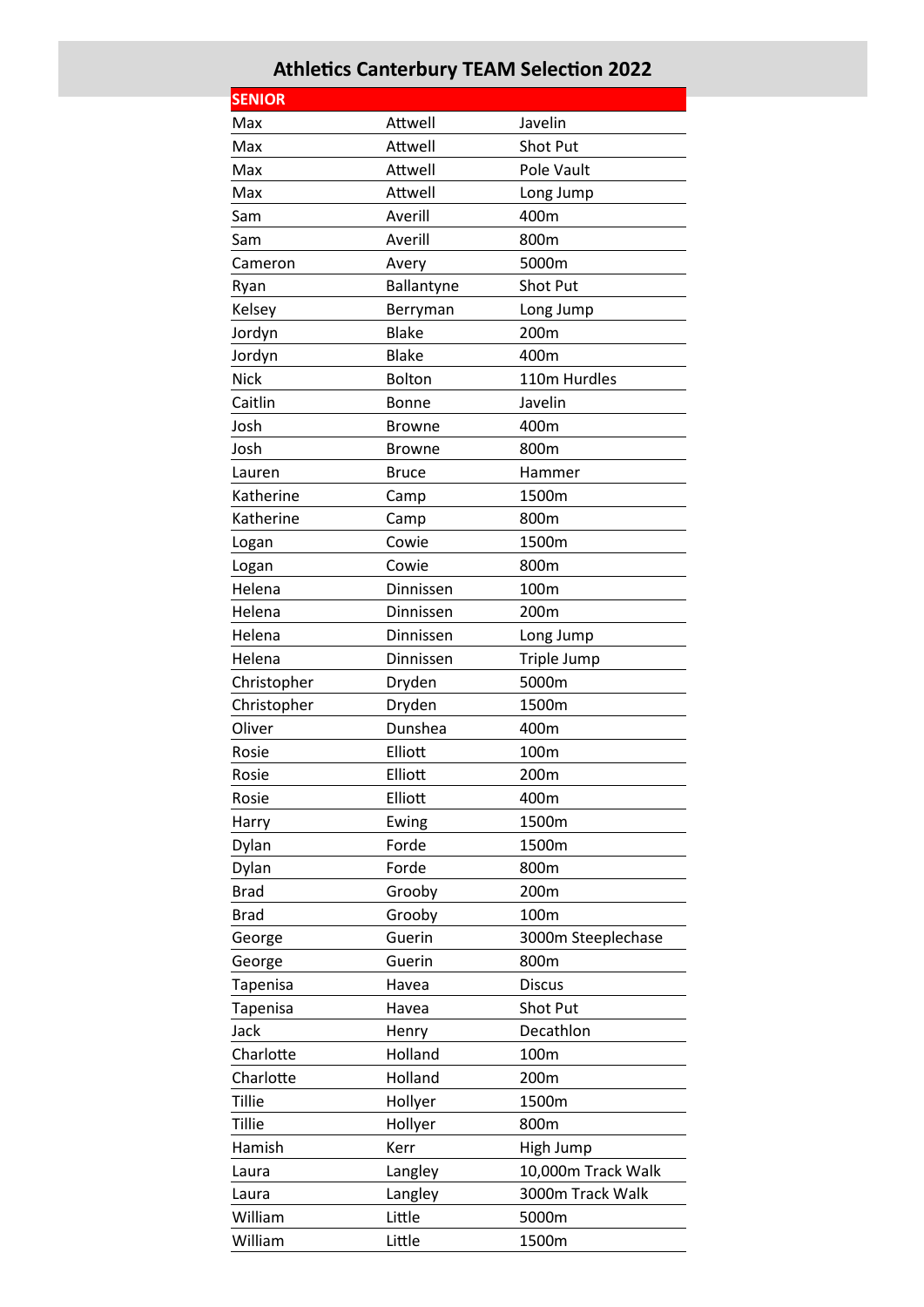| <b>SENIOR - Continued</b> |                             |                                                       |
|---------------------------|-----------------------------|-------------------------------------------------------|
| William                   | Little                      | 5000m                                                 |
| William                   | Little                      | 1500m                                                 |
| Anna                      | Lynch                       | <b>Discus</b>                                         |
| Anna                      | Lynch                       | Hammer                                                |
| Anna                      | Lynch                       | Shot Put                                              |
| Chantal                   | MacDonald                   | 400m                                                  |
| Nathan                    | MacDonell                   | 200m                                                  |
| Nathan                    | MacDonell                   | 100m                                                  |
| Hannah                    | Maloney                     | 100m                                                  |
| Hannah                    | Maloney                     | 200m                                                  |
| Hannah                    | Maloney                     | Long Jump                                             |
| Lexi                      | <b>Maples</b>               | Hammer                                                |
| Lexi                      | <b>Maples</b>               | <b>Shot Put</b>                                       |
| Connor                    | Melton                      | 5000m                                                 |
| Connor                    | Melton                      | 1500m                                                 |
| Chanel                    | Muir                        | 1500m                                                 |
| Jared                     | Neighbours                  | <b>Discus</b>                                         |
| Jared                     | Neighbours                  | Javelin                                               |
| Jared                     | Neighbours                  | 110m Hurdles Men                                      |
| Jared                     | Neighbours                  | Shot Put                                              |
| Jared                     | Neighbours                  | Pole Vault                                            |
| Keeley                    | O'Hagan                     | High Jump                                             |
| Emma                      | Osborne                     | 400m                                                  |
| Anna                      | Percy                       | 100m                                                  |
| Anna                      | Percy                       | 200m                                                  |
| Sam                       | Petty                       | 1500m                                                 |
| Sam                       |                             | 800m                                                  |
| Joden                     | Pratten                     | Shot Put                                              |
| Joden                     | Pratten                     | <b>Discus</b>                                         |
| Eva                       |                             |                                                       |
| Eva                       |                             | 5000m                                                 |
|                           | Reeves                      |                                                       |
| Daniel                    | Roswell                     | 1500m                                                 |
| Daniel                    | Roswell                     | 800m                                                  |
| Courtney                  | Ruske                       |                                                       |
| Courtney                  | Ruske                       | 3000m Track Walk                                      |
| Christina                 | Ryan                        | Heptathlon                                            |
| James                     | Sandilands                  | 110m Hurdles Men                                      |
| James                     | Sandilands                  | Long Jump                                             |
| Jessica                   | Senior                      | Javelin                                               |
| Rosa                      | Twyford                     | 1500m                                                 |
| Rosa                      | Twyford                     | 800m                                                  |
| leuan                     | Van der Peet                | 3000m Steeplechase                                    |
| Tom                       | Walsh                       | Shot Put                                              |
| Tiaan                     | Whelpton                    | 200m                                                  |
| Tiaan                     | Whelpton                    | 100m                                                  |
| Maddie                    | Wilson                      | Heptathlon                                            |
| Marcus                    | Wolton                      | High Jump                                             |
| Josephine                 | Petty<br>Pringle<br>Pringle | 3000m Steeplechase<br>High Jump<br>10,000m Track Walk |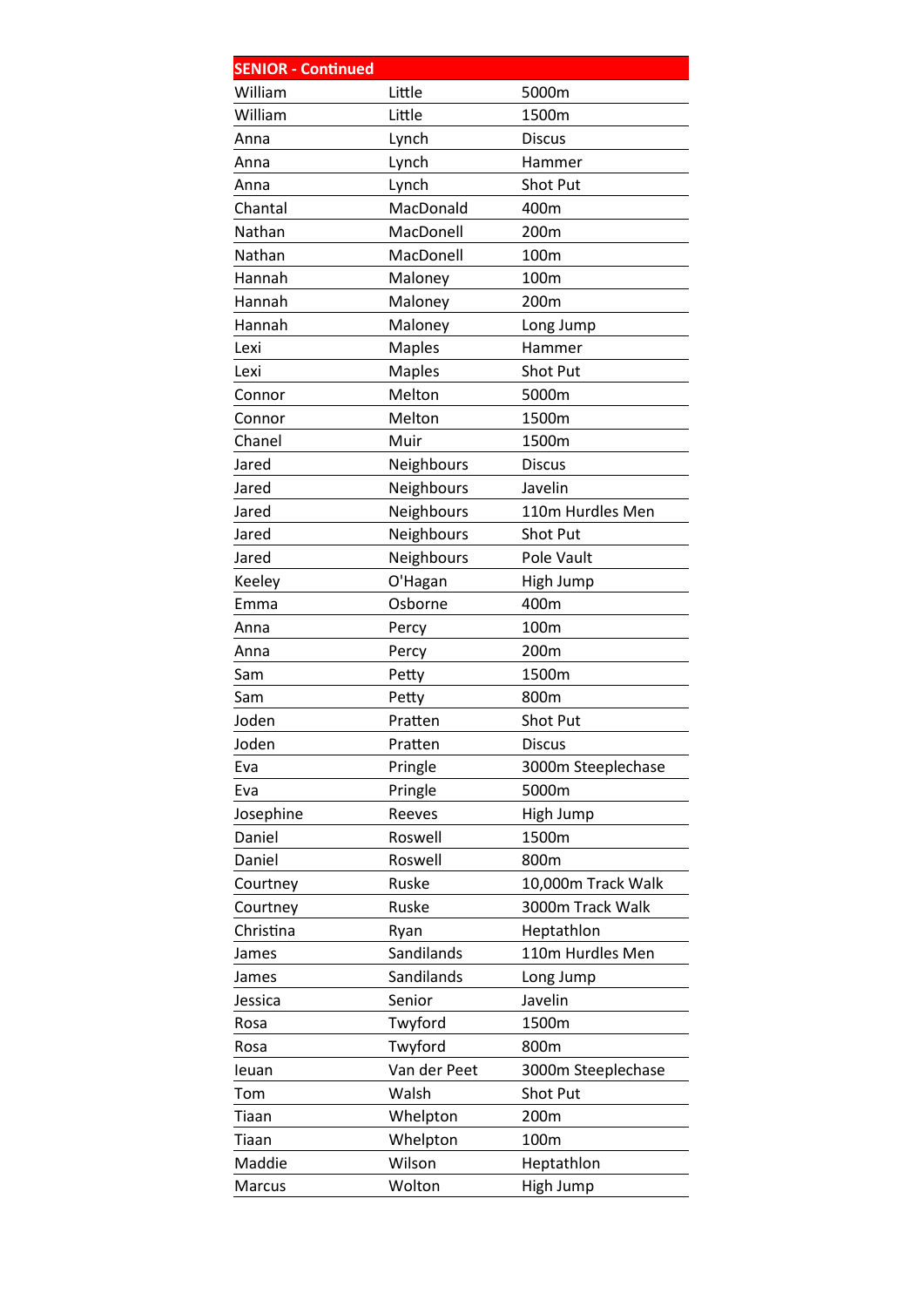| <b>OPEN-PARA</b> |              |                  |
|------------------|--------------|------------------|
| Montana          | Brown        | 400m             |
| Montana          | Brown        | 800m             |
| Montana          | Brown        | 200 <sub>m</sub> |
| Montana          | <b>Brown</b> | 1500m            |
| Montana          | <b>Brown</b> | 100m             |
| Caitlin          | Dore         | <b>Shot Put</b>  |
| Sarah            | James        | 400m             |
| Sarah            | James        | 800m             |
| Sarah            | James        | 200m             |
| Sarah            | James        | 1500m            |
| Sarah            | James        | 100 <sub>m</sub> |
| Zack             | Lappin       | <b>Discus</b>    |
| Zack             | Lappin       | Javelin          |
| Rory             | Poff         | Shot Put         |
| Zack             | Lappin       | 1500m            |
| William          | Stedman      | Long Jump        |
| William          | Stedman      | 400m             |
|                  |              |                  |

**U17‐PARA** 

Kinajil-Reding Shot Put

| <b>U20</b>   |                |                    |
|--------------|----------------|--------------------|
| Mark         | Agnew          | 100m               |
| Mark         | Agnew          | 200m               |
| Henry        | Allott         | 800m               |
| Julia        | <b>Burnham</b> | 100m Hurdles Women |
| Julia        | <b>Burnham</b> | 200 <sub>m</sub>   |
| Julia        | <b>Burnham</b> | Long Jump          |
| Charlie      | Cameron        | Pole Vault         |
| Alizjah      | Campbell       | 100 <sub>m</sub>   |
| Alizjah      | Campbell       | 200m               |
| Lily         | Cockram        | 100m               |
| Lily         | Cockram        | 200m               |
| Georgia-Rose | Dawson         | 800m               |
| Georgia-Rose | Dawson         | 1500m              |
| Charlie      | Hazlett        | 800m               |
| Charlie      | Hazlett        | 1500m              |
| Louie        | Howell         | 800m               |
| Chloe        | Hughes         | 800m               |
| Chloe        | Hughes         | 1500m              |
| Scarlett     | Kirby          | Hammer             |
| Scarlett     | Kirby          | <b>Discus</b>      |
| Josh         | Lovely         | 5000m              |
| Abbey        | Moody          | <b>Discus</b>      |
| Abbey        | Moody          | Javelin            |
| Quinn        | Motley         | Javelin            |
| Quinn        | Motley         | <b>Discus</b>      |
| Quinn        | Motley         | <b>Shot Put</b>    |
| John         | Mottus         | 400m               |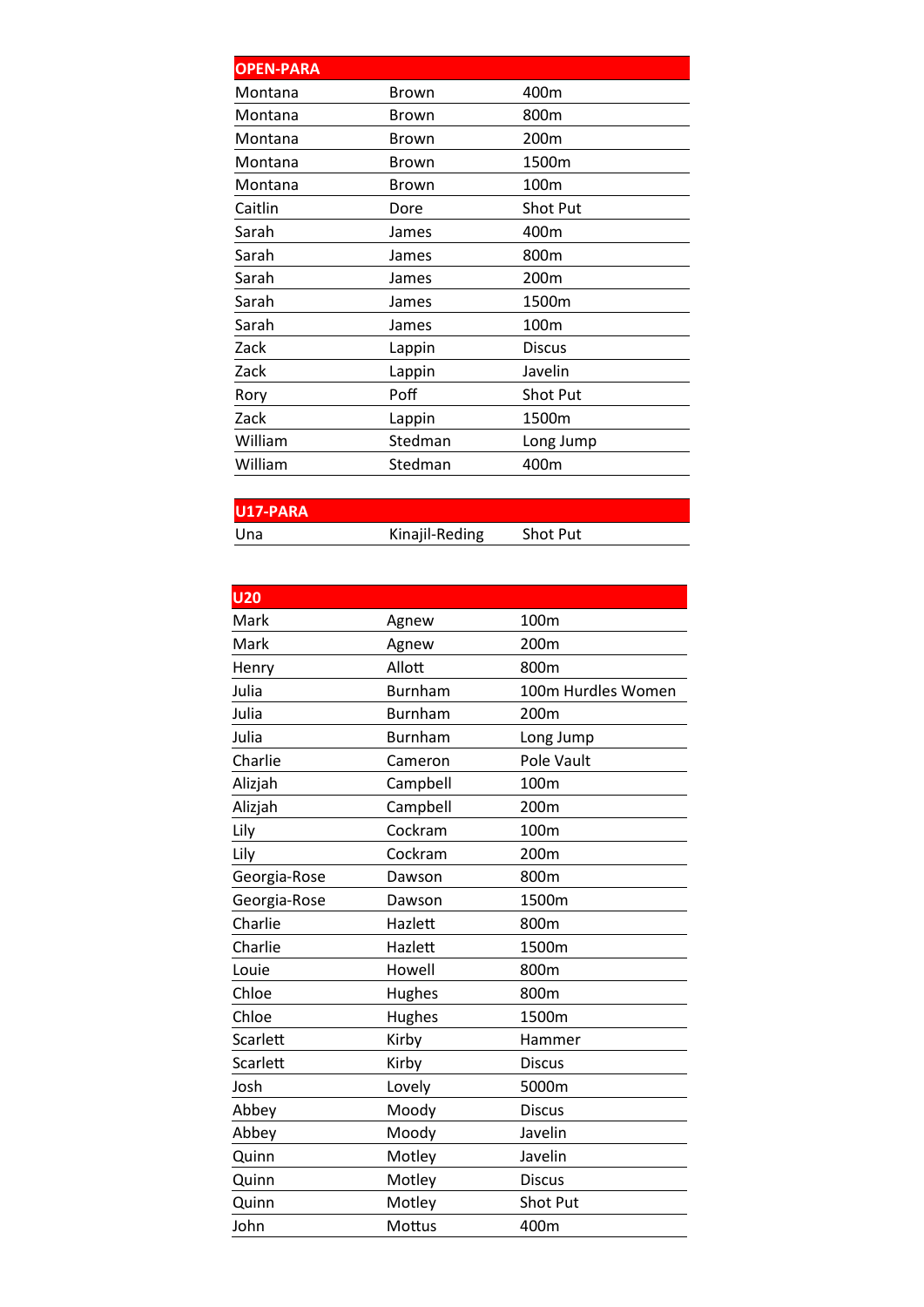| <b>U20 Continued</b> |                |                  |
|----------------------|----------------|------------------|
| Neve                 | Moulai         | 1500m            |
| Sequoya              | Prentice       | 5000m            |
| Sequoya              | Prentice       | 1500m            |
| Joshua               | Price          | 110m Hurdles Men |
| Joshua               | Price          | 100m             |
| Joshua               | Price          | 200m             |
| Kieran               | Sinclair-Lomax | 110m Hurdles Men |
| Kieran               | Sinclair-Lomax | Long Jump        |
| Ethan                | Smolej         | 800m             |
| Ethan                | Smolej         | 1500m            |
| Adam                 | Stack          | High Jump        |
| Adam                 | Stack          | Long Jump        |
| Jessica              | Vogel          | 400m             |
| Jessica              | Vogel          | 200 <sub>m</sub> |
| John                 | Wells          | 400m             |
| John                 | Wells          | 200m             |
| Niah                 | Williams       | Pole Vault       |

| $\overline{\mathsf{U}18}$ |              |                    |
|---------------------------|--------------|--------------------|
| Ethan                     | <b>Bone</b>  | High Jump          |
| Beau                      | Brackenridge | 300m Hurdles       |
| Beau                      | Brackenridge | Javelin            |
| Beau                      | Brackenridge | 110m Hurdles Men   |
| Maia                      | Columbus     | 100m               |
| Maia                      | Columbus     | 200m               |
| Maia                      | Columbus     | Long Jump          |
| Jonah                     | Cropp        | 3000m Track Walk   |
| Jonah                     | Cropp        | 5000m Track Walk   |
| Piper                     | Everson      | Triple Jump        |
| Piper                     | Everson      | Long Jump          |
| Natalia                   | Geneblaza    | Triple Jump        |
| Natalia                   | Geneblaza    | Long Jump          |
| Rosaria                   | Gibson       | 800m               |
| Rosaria                   | Gibson       | 1500m              |
| Hamish                    | Gillett      | 300m Hurdles       |
| Hamish                    | Gillett      | Triple Jump        |
| Ethan                     | Gow          | Triple Jump        |
| Kiera                     | Hall         | 800m               |
| Kiera                     | Hall         | 1500m              |
| Ethan                     | Hansen       | 400m               |
| Jessica                   | Hendren      | High Jump          |
| Olivia                    | Herman       | 300m Hurdles       |
| Olivia                    | Herman       | 100m Hurdles Women |
| Hannah                    | Hughes       | 1500m              |
| Emily                     | Jackson      | Long Jump          |
| Emily                     | Jackson      | 100m               |
| Emily                     | Jackson      | 300m Hurdles       |
| Emily                     | Jackson      | 200m               |
| Luke                      | Johnston     | 3000m              |
| Luke                      | Johnston     | 1500m              |
|                           |              |                    |